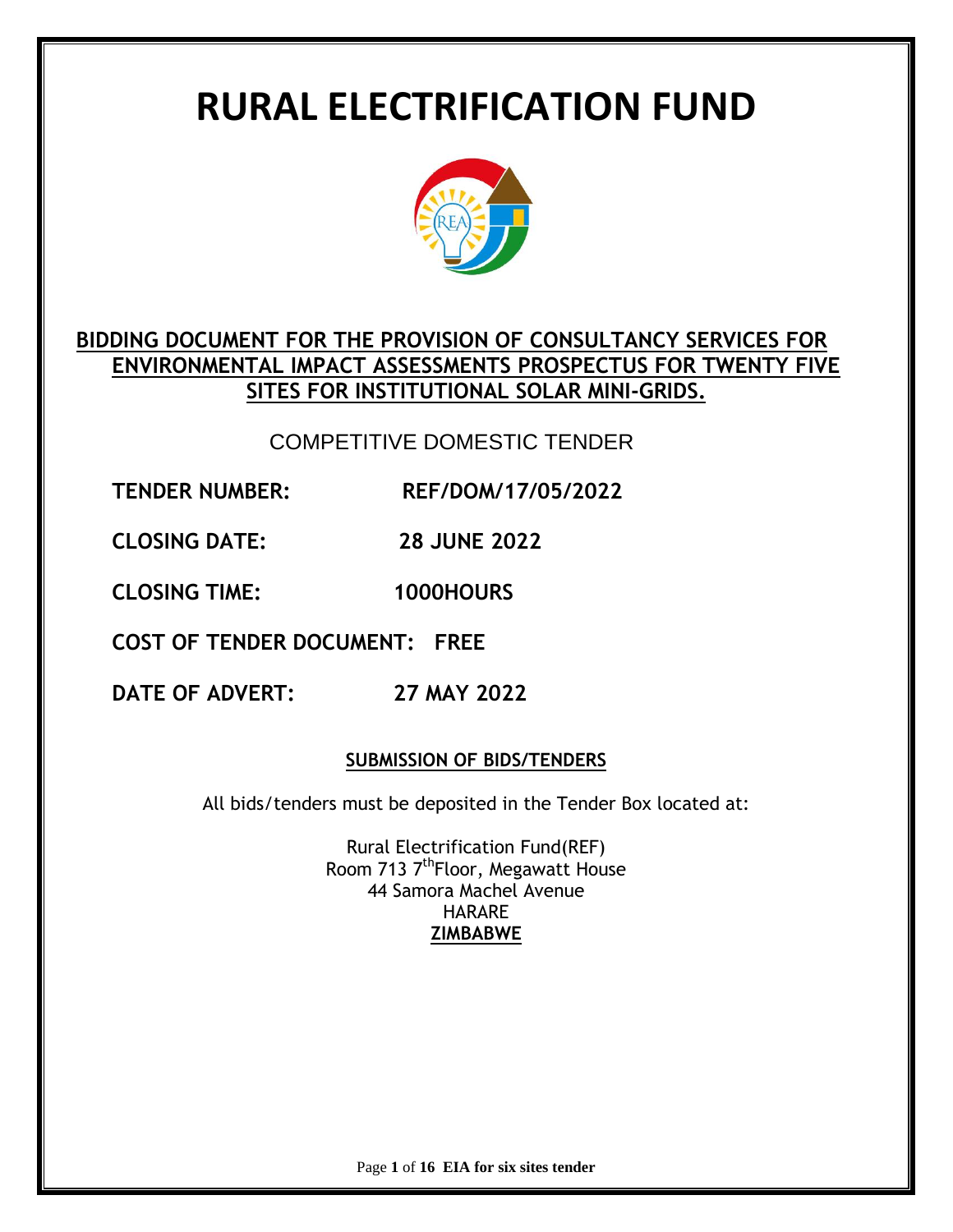# **RURAL ELECTRIFICATION FUND**



DECLARATION BY THE ACCOUNTING OFFICER IN TERMS OF SECTION 19(2)(C) OF THE PUBLIC PROCUREMENT AND DISPOSAL OF PUBLIC ASSETS REGULATIONS,2018.

TENDER NUMBER: REF/DOM/17/05/2022

TENDER DESCRIPTION-PROVISION OF CONSULTANCY SERVICES FOR ENVIRONMENTAL IMPACT ASSESSMENTS PROSPECTUS FOR TWENTY FIVE SITES FOR INSTITUTIONAL SOLAR MINI-GRIDS.

DECLARATION

The procurement for the tendered services is based on neutral and fair technical requirements and bidder qualifications.

**Signed**

**.............................** J.V MASHAMBA **CHIEF EXECUTIVE**

Page **2** of **16 EIA for six sites tender**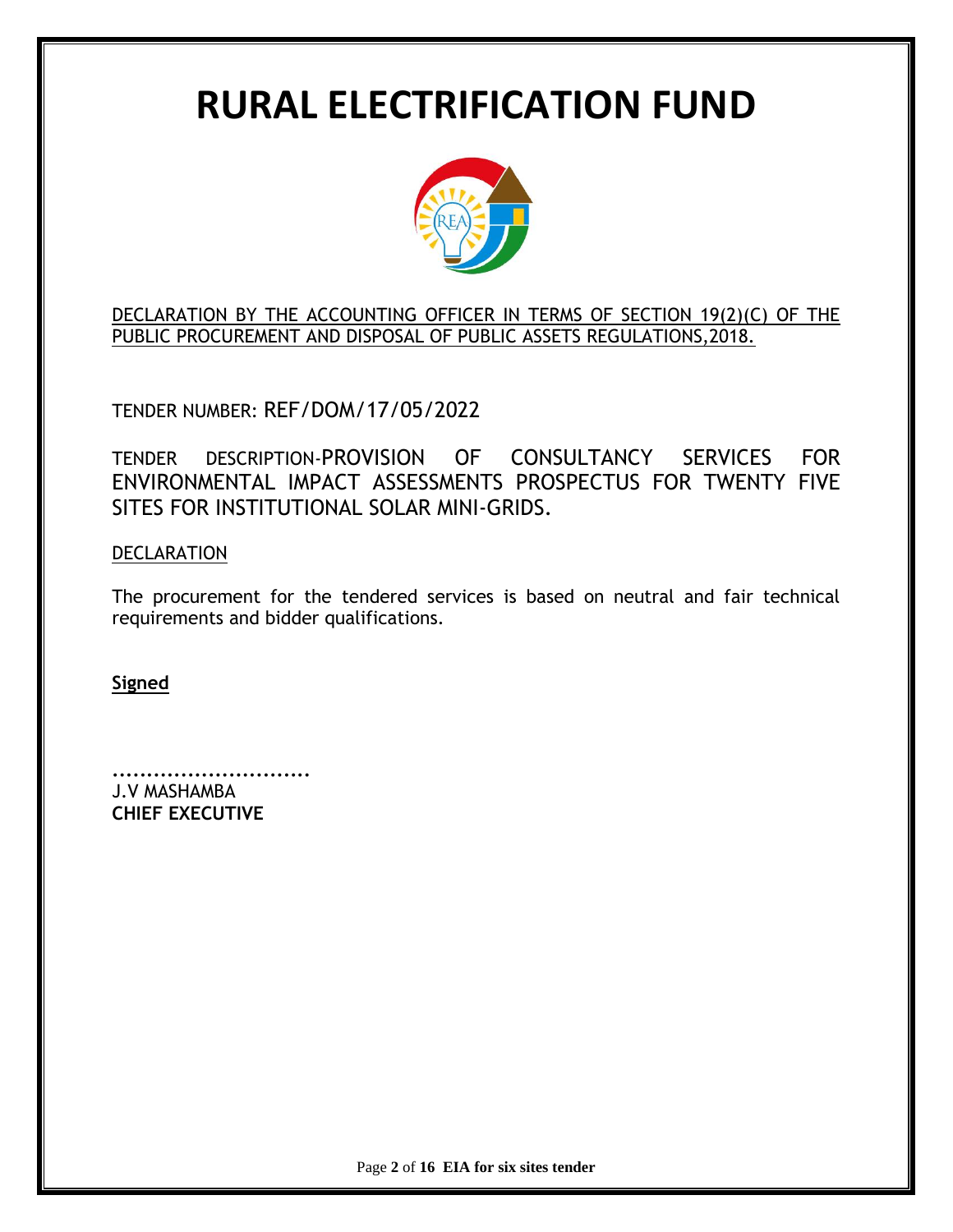## **CONTENTS PAGE**

| 1.0 Scope of Supplies                  |    |
|----------------------------------------|----|
| 2.0 Terms and Conditions of the Tender |    |
| 3.0 Evaluation Criteria                | 8  |
| 4.0 Financial Information              | 10 |
| 5.0 Tender Award criteria              | 10 |
| 6.0 Contacting the Purchaser           | 10 |
| 7.0 Confidentiality                    | 10 |
| 8.0 Corrupt or fraudulent practices    | 10 |
| 9.0 Submission of Bids                 | 10 |
| 10.0 Right of bid acceptance           | 11 |
| 11.0 Scope of work                     |    |

 Annexure 1:Declaration of Corrupt or Fraudulent Practices Form Annexure 2:Letter of Tender Form Sample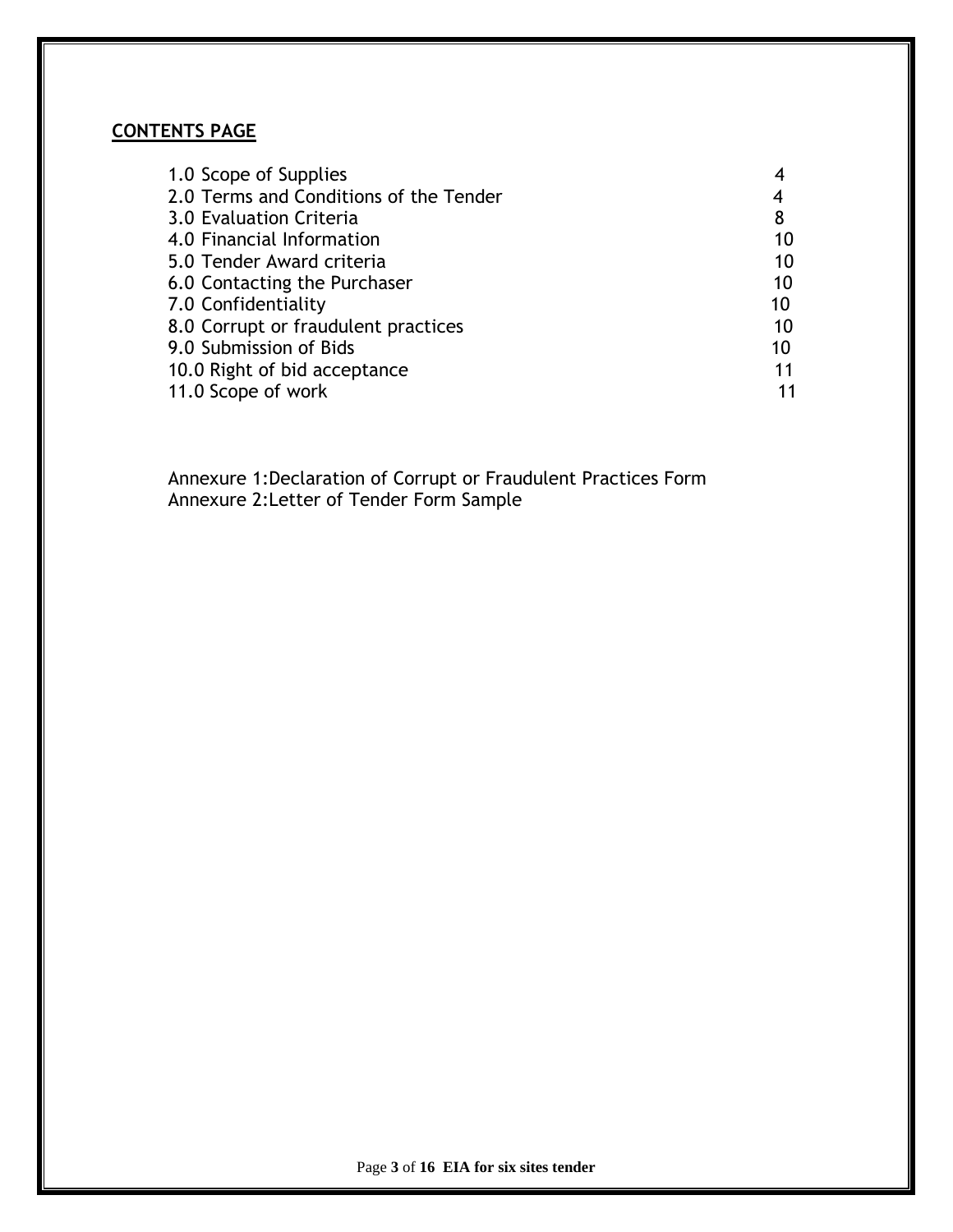## **1.0 SCOPE OF SUPPLIES**

This document is a Bidding Document(BD) for the provision of consultancy services for Environmental Impact Assessments(EIA) prospectus for 25 Institutional solar PV systems for the Rural Electrification Fund(REF). The sites are as shown in the table below.

| Lot No          | <b>PROVINCE</b> | <b>NAME OF</b>                 | Latitude     | Longitude | <b>DISTRICT</b> | <b>SIZE</b>   | <b>Estimate</b> |
|-----------------|-----------------|--------------------------------|--------------|-----------|-----------------|---------------|-----------------|
|                 |                 | <b>INSTITUTION</b>             |              |           |                 | (PV/Battery)  | <b>Cost USD</b> |
| $\overline{1}$  | Manicaland      | Mariya<br>Primary<br>and       | $-20.744555$ | 32.454149 | Chipinge        | 15kW/         | \$55 000.00     |
|                 |                 | <b>Secondary Schools</b>       |              |           |                 | 86.4 kWh      |                 |
| $\overline{2}$  |                 | Nyamusosa Clinic               | $-18.000610$ | 32.262430 | Makoni          | /57.6<br>10kW | \$37 000.00     |
|                 |                 |                                |              |           |                 | kWh           |                 |
| $\overline{3}$  |                 | Matsakanure Sec School         | $-19.643680$ | 31.919680 | <b>Buhera</b>   | 15kW/         | \$55 000.00     |
|                 |                 |                                |              |           |                 | 86.4 kWh      |                 |
| $\overline{4}$  | Mashonaland     | Primary<br>Maparepera          | $-16.522430$ | 32.919680 | Rushinga        | 5kW / 28.8kWh | \$20 000.00     |
|                 | Central         | School                         |              |           |                 |               |                 |
| $\overline{5}$  |                 | Primary<br>Ganganyama          | $-16.447810$ | 32.115710 | Rushinga        | 5kW / 28.8kWh | \$20 000.00     |
|                 |                 | School                         |              |           |                 |               |                 |
| 6               |                 | Masoka Pry & Sec School        | $-16.158050$ | 30.160330 | Mbire           | 15kW/         | \$55 000.00     |
|                 |                 |                                |              |           |                 | 86.4 kWh      |                 |
| $\overline{7}$  | Mashonaland     | Chimanga<br>Secondary          | $-16.918670$ | 32.407070 | Mudzi           | 10kW<br>/57.6 | \$37 000.00     |
|                 | East            | School                         |              |           |                 | kWh           |                 |
| $\overline{8}$  |                 | Chisvo Primary School &        | -16.956952   | 32.356478 | Mudzi           | 5kW / 28.8kWh | \$20 000.00     |
|                 |                 | Clinic                         |              |           |                 |               |                 |
| $\overline{9}$  |                 | Matedza Pry & Sec School       | -17.548880   | 32.424950 | Mutoko          | 15kW/         | \$55 000.00     |
|                 |                 |                                |              |           |                 | 86.4 kWh      |                 |
| 10              | Mashonaland     | Pry School and<br>Gadza        | $-17.951510$ | 29.654520 | Sanyati         | 15kW/         | \$55 000.00     |
|                 | West            | Clinic                         |              |           |                 | 86.4 kWh      |                 |
| 11              |                 | Clinic<br>Pools<br>and<br>Mana | $-15.721390$ | 30.104070 | Hurungwe        | 15kW/         | \$55 000.00     |
|                 |                 | <b>Police Post</b>             |              |           |                 | 86.4 kWh      |                 |
| $\overline{12}$ |                 | Runene Pry & Sec School        | -17.688320   | 29.654520 | Makonde         | 20kW          | \$70 000.00     |
| 13              |                 | Kuwirirana Primary School      | $-18.826180$ | 30.443230 | Mhondoro        | 15kW/         | \$55 000.00     |
|                 |                 |                                |              |           |                 | 86.4 kWh      |                 |
| $\overline{14}$ | Masvingo        | Gunikuni<br>Secondary          | -20.529930   | 30.887220 | Masvingo        | 10kW<br>/57.6 | \$37 000.00     |
|                 |                 | School                         |              |           |                 | kWh           |                 |
| 15              |                 | Mabhare<br>Secondary<br>&      | $-21.026860$ | 30.456260 | Mwenezi         | 15kW/         | \$55 000.00     |

**INSTITUTIONAL MINI-GRIDS**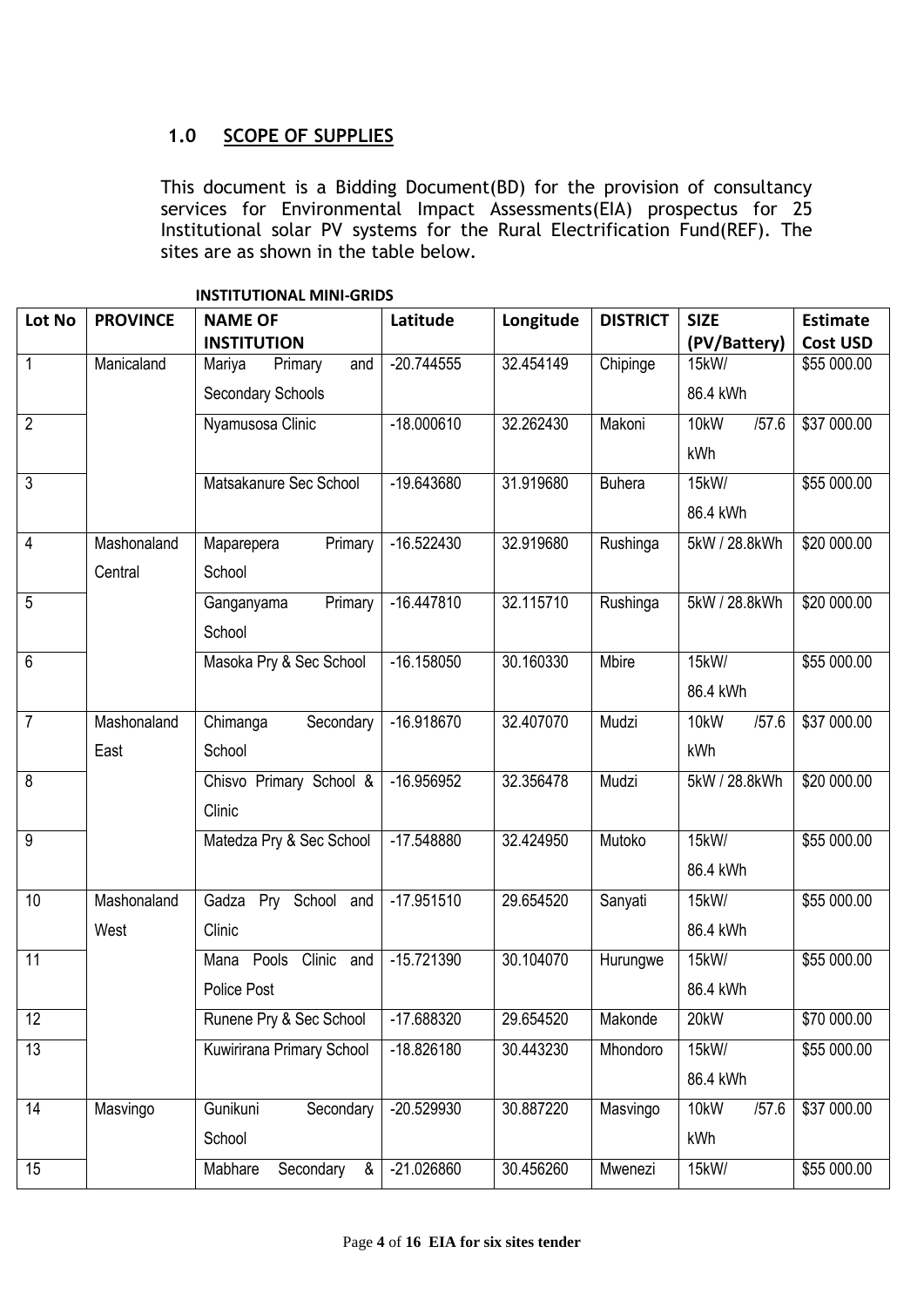|                 |                 | <b>Batanai Primary Schools</b>  |              |           |                 | 86.4 kWh      |             |
|-----------------|-----------------|---------------------------------|--------------|-----------|-----------------|---------------|-------------|
| $\overline{16}$ |                 | Chipendeke<br>Secondary         | $-21.231480$ | 31.797760 | <b>Bikita</b>   | /57.6<br>10kW | \$37 000.00 |
|                 |                 | School                          |              |           |                 | kWh           |             |
| 17              | Matabeleland    | Kokoloza Primary School         | $-18.193510$ | 27.865000 | <b>Binga</b>    | 15kW/         | \$55 000.00 |
|                 | North           |                                 |              |           |                 | 86.4 kWh      |             |
| 18              |                 | Tyunga Secondary School         | $-17.192430$ | 28.079030 | <b>Binga</b>    | /57.6<br>10kW | \$37 000.00 |
|                 |                 |                                 |              |           |                 | kWh           |             |
| 19              |                 | Tyunga Clinic                   | $-17.192430$ | 28.079030 | <b>Binga</b>    | 5kW / 28.8kWh | \$20 000.00 |
| 20              | Matabeleland    | <b>Butshe Primary School</b>    | -19.905580   | 27.267930 | <b>Bulilima</b> | 10kW<br>/57.6 | \$37 000.00 |
|                 | South           |                                 |              |           |                 | kWh           |             |
| $\overline{21}$ |                 | Clinic<br>Zenzele<br>and        | -19.905580   | 27.267930 | <b>Bulilima</b> | 15kW/         | \$55 000.00 |
|                 |                 | Secondary School                |              |           |                 | 86.4 kWh      |             |
| 22              |                 | Chitulipasi<br>Secondary        | $-22.204810$ | 30.79091  | Beitbridge      | 10kW<br>/57.6 | \$37 000.00 |
|                 |                 | School                          |              |           |                 | kWh           |             |
| $\overline{23}$ | <b>Midlands</b> | <b>Umelusi Secondary School</b> | $-19.142500$ | 29.19886  | Kwekwe          | 15kW/         | \$55 000.00 |
|                 |                 |                                 |              |           |                 | 86.4 kWh      |             |
| 24              |                 | Mavanga Primary School          | $-17.373310$ | 29.044000 | Gokwe           | /57.6<br>10kW | \$37 000.00 |
|                 |                 |                                 |              |           | North           | kWh           |             |
| $\overline{25}$ |                 | Sawi Secondary School           | $-18.292690$ | 28.784730 | Gokwe           | 15kW/         | \$55 000.00 |
|                 |                 |                                 |              |           | South           | 86.4 kWh      |             |

# **FURTHER INFORMATION:**

All sites are to have a localized ground mounted solar system with Lithium battery storage that is meant to power the institution **ONLY (Admin Block, Class room Blocks and Staff Houses).** A distribution line will be constructed where necessary to supply power to all the institution infrastructure. This line does not require EMA approval. Permission for way leaves have already been granted by relevant local authorities for such lines.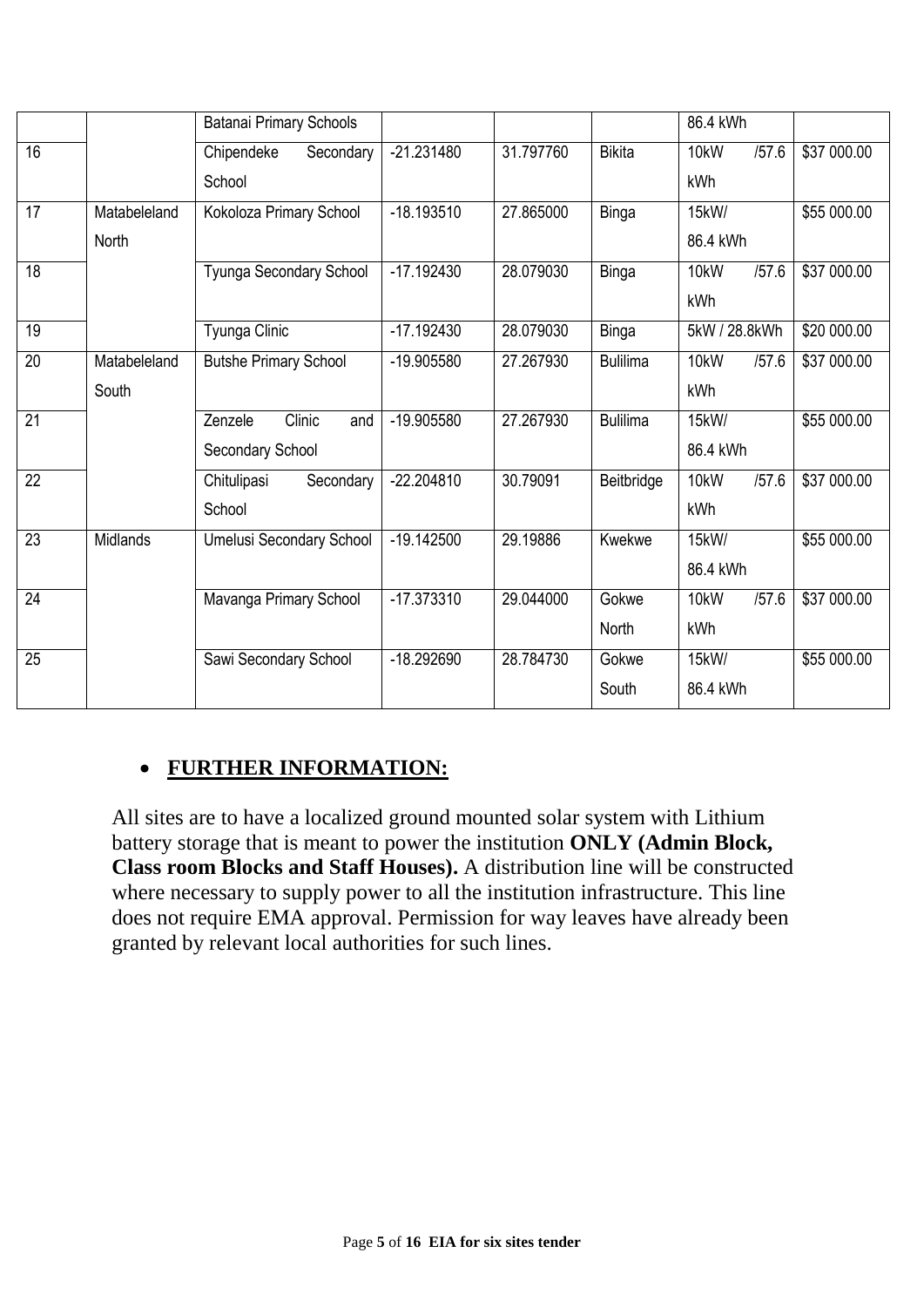## **The EIA Prospectus should be done in line with EMA requirements but not withstanding the need to observe the following aspects;**

- Environmental baseline
- Socio economic baseline
- Potential impacts and mitigation
- Environmental management plan
- Conclusion and recommendations.

NOTE: In the interest of the urgency of the project, a readily available complete team to carry out the above works is required and full project scope should be quoted Including the EMA review fees.

## **2.0 TERMS AND CONDITIONS TO BE OBSERVED IN TENDERING**

#### **2.1 Terms and conditions**

The tender and any contract shall be governed by the Public Procurement and Disposal of Public Assets Act (Cap 22:23) and Public Procurement and Disposal of Public Assets regulations,2018 as amended. Orders will be placed by and/or contracts entered into by and between the Rural Electrification Fund ( REF) and the successful bidder after approval of the tender in whole or in part by Rural Electrification Fund ( REF). REF shall not accept any liability for any order/contract(s) which does not bear the authentic signature of anyone of the authorized signatories at the time of placement of the order/contract. The authorized signatories are the Executive Director Finance, and the Chief Executive.

The Tenderer must acquaint himself/herself with the "**Terms and conditions to be observed in tendering"**. The Purchaser shall not be responsible for any misunderstanding of incorrect information however obtained except information given in writing by the Purchaser.

## **2.2 Cost of Tender**

Bidders shall bear all costs associated with the preparation and submission of their bids.

REF will be not responsible or liable for any such costs incurred by the bidders, regardless of the outcome of the Tender Process.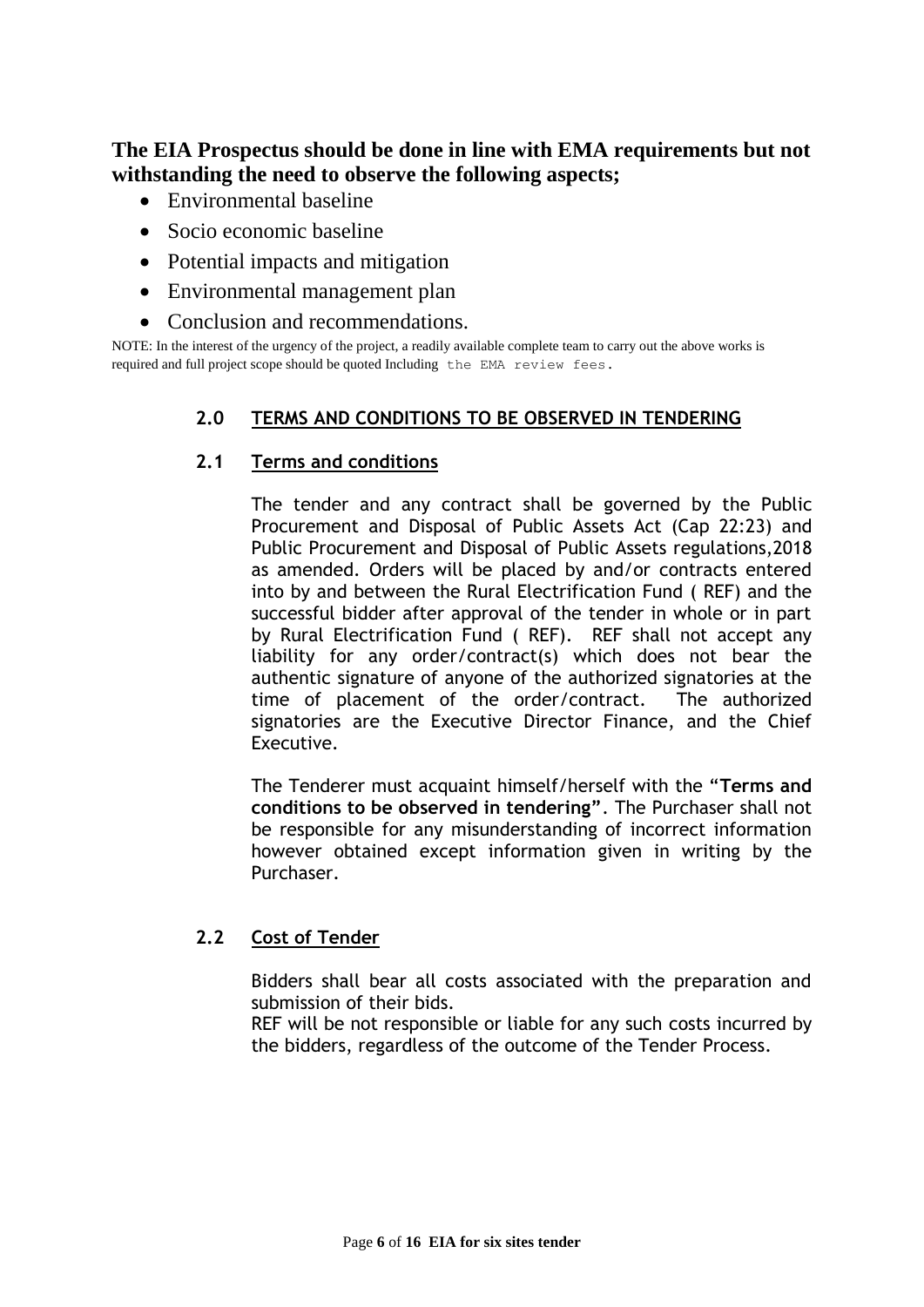## **2.3 Tender Documents**

Suppliers are expected to examine carefully the whole tender document. Failure to furnish all the information required in the bid document or submission of Tender not substantially responsive to the said document in every respect will be at the Supplier's risk and will result in the rejection of the bid.

## **2.4 Tender Queries and Clarifications**

All queries regarding the tender shall be forwarded by the bidder in writing on duly signed company letterhead and emailed on the following email address:kchinembiri@rea.co.zw; tshumba@rea.co.zw and buyer1@rea.co.zw , not less than five(5) working days from the closing date of the tender. Clarifications/Responses pertaining to the queries received shall uploaded on REF website address www.rea.co.zw on the notice board page. It shall be the responsibility of bidders to continuously check the website for such clarifications/quiry responses. If a prospective tenderer sends a query less than the stated days above, the query may not be responded. Any neglect, delay or failure on the part of the Tenderer to obtain additional information on the above or any other matters, which the tenderer considers necessary, shall not relieve him/her from responsibility as a Tenderer. Only bidders facing challenges in receiving responses to their quiries may call the Procurement Administrator on 0719 409 691.

## **2.5 Tender Responses**

Suppliers wishing to respond to the tender must submit three (3) copies of their responses, deposit a sealed envelope in the Tender Box situated at:

> Rural Electrification Fund Room 713 7<sup>th</sup> Floor, Megawatt House 44 Samora Machel Avenue Harare Zimbabwe

By not later than 10.00am on the advertised closing date. Prospective suppliers may attend the opening of tender at Megawatt House,  $7<sup>th</sup>$ Floor on the above closing date and time.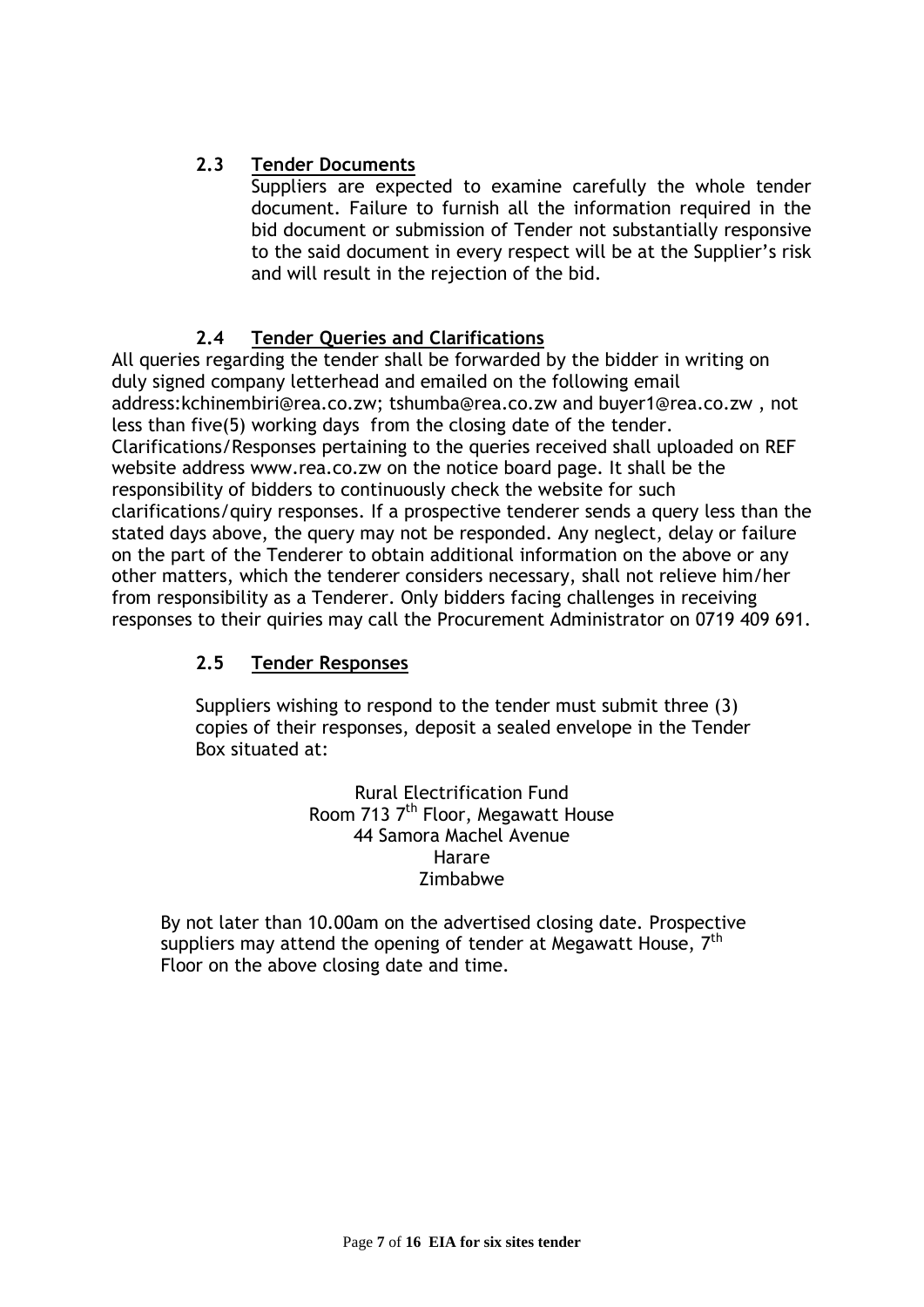#### **2.6 Amendment of Tender Documents**

At any time prior to the deadline for the submission of the tenders, Rural Electrification Fund may for any reason whether at its own initiative or response to a clarification requested by a prospective supplier modify the tender document by amendment(s). Such amendment(s) will be notified in writing or by e-mail to all prospective suppliers, who have purchased the tender documents and these amendments will be binding on them.

#### **2.7 Language**

The tenders and all relevant correspondence and documents exchanged between the Seller and Purchaser shall be written in English language.

#### 2.8 **Tender Validity Period**

**Tender validity period** is the **period** in course of which the supplier is bound by the **tender**, in relation to its content and conditions offered (price, execution time, guarantee, etc).Tender prices shall remain valid and fixed for a minimum of sixty (60) days period after the deadline from the date of submission of the tender. Bidders must state clearly in writing the price validity of their bid document.

## **2.9 Payment Terms and Conditions**

Rural Electrification Fund shall pay the winning bidder in local currency only.

#### **2.10 Errors of Extension or addition**

The Rural Electrification Fund reserves the right to adjust Arithmetical errors in the bid total price. Any adjustments made by the Rural Electrification Fund to a bid total price will be stated to the bidder prior to the acceptance of the bid, and will be made on the basis that the unit price is taken as correct and all extensions and additions will be adjusted accordingly. In such cases the effect will be that the total amount of the bid will be altered so that this amount agrees with the amount arrived at after the errors of extension or additions have been corrected.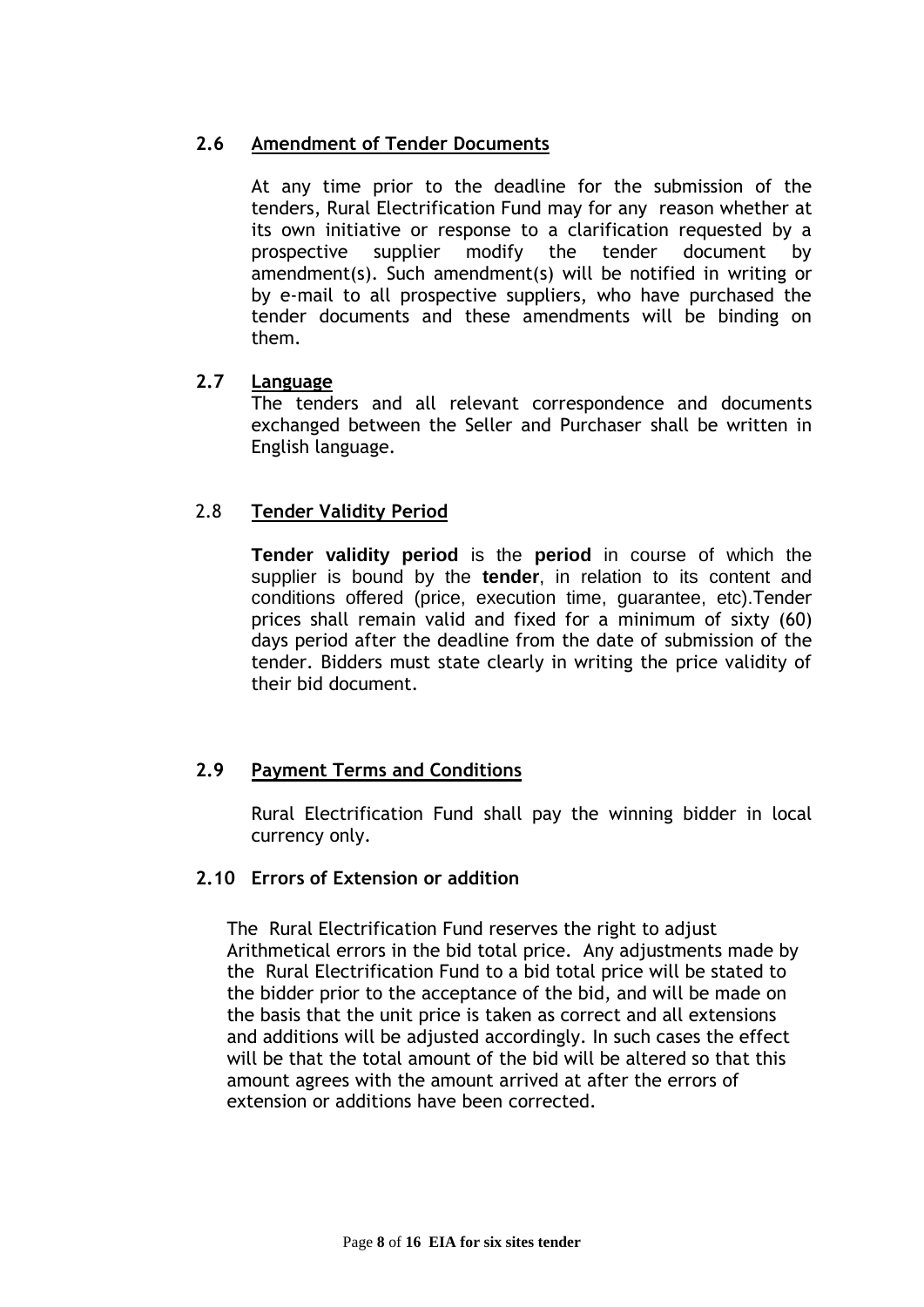## **2.11 Delivery Period**

The successful bidder is required to provide the services within a period of Six weeks.

## **2.12 Company Profile**

The company profile to include financial details such as Banking Institution Name: Branch; Town/City; Bank Account Number; Type of Account; Account Holder Name; and Sort/Swift Code. VAT registered companies to provide vat number. Provide full name of a person who is authorized to sign for and behalf of the company, cell phone number, email and physical address. Submit at least three(3) Trade Reference letters from customers where similar services where provided or goods supplied.

## **2.13 Bid Preparation**

The bid must be typewritten. Handwritten bids will not be accepted and will be rejected. Bids shall be properly spirally bound. A clearly labeled table of contents with correct page numbers or index must be provided on the second page of the bid document. Company name, tender number, tender description, closing date must be displayed on the cover page of the bid document.

## **2.14 Bid Bond/Security**

The Bid bond for this tender shall be ZW\$300,000.00 payable using the following options (S.I 299 of 2021 Part V):

#### **Option 1**

A certified bank cheque; or

#### **Option 2**

A bank guarantee; or **Option 3**

A cash deposit to Procurement Regulation Authority of Zimbabwe (PRAZ)

**NB: If Option 3 is chosen please note that the Tenderer must pay a nonrefundable Bid Bond/Bid security establishment fee of ZW\$28,000.00 to the Procurement Regulatory Authority of Zimbabwe in line with S.I. 299 of 2021 PART V item 2.**The Bid Bond/Security shall be valid for sixty days after the closing date of this tender and the original proof of payment must be submitted together with the bid.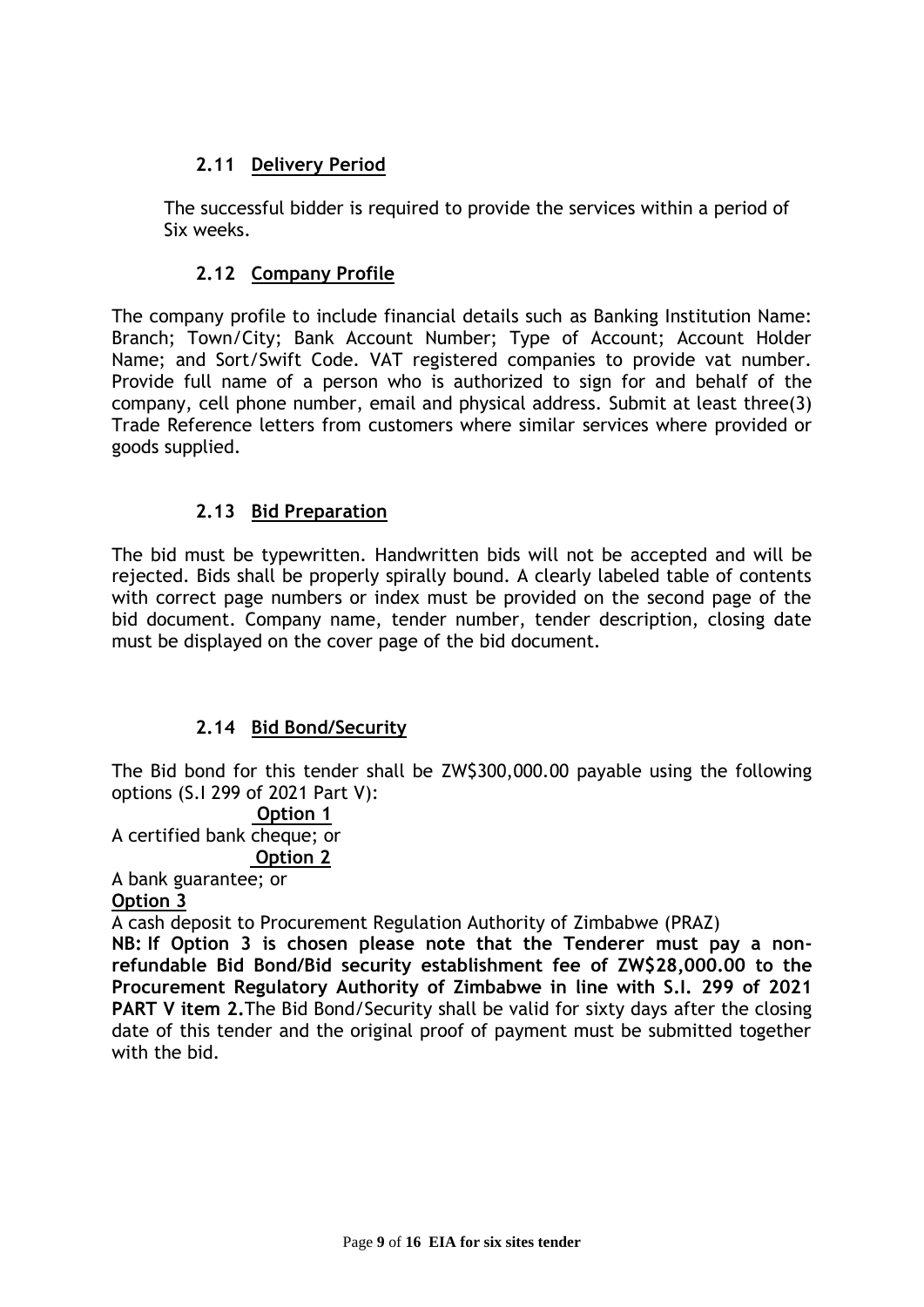## **2.15. Companies owned by same person**

No bidder may submit more than one bid, either individually or as a joint venture partner in another bid, except as a subcontractor and a conflict of interest will be deemed to arise if bids are received from more than one bidder owned, directly or indirectly, by the same person.

## **3.0 EVALUATION CRITERIA**

The evaluation criteria of the tender shall include the below listed requirements. Bidders who fail to comply with any of the clauses below shall be disqualified from the tender as their bid will not be compliant.

- 3.1 Compliance to technical specifications-Bidders must comply with the technical (scope) specifications of the tender as provided on clause 11 of the Bidding Document.
- 3.2 Pricing format-Bidders shall use the following pricing format without fail. Failure to use the correct pricing format may lead to disqualification:

| Lot<br><b>No</b> |                                      | Price per site<br>(USD <sup>2</sup> ) | <b>VAT</b><br>14.5% | Total price(USD\$)<br><b>Incl VAT</b> |
|------------------|--------------------------------------|---------------------------------------|---------------------|---------------------------------------|
|                  | <b>ITEM DESCRIPTION</b>              | <b>VAT Excl</b>                       | USD\$               |                                       |
| 1                | Mariya Primary and Secondary Schools |                                       |                     |                                       |
|                  | Nyamusosa Clinic                     |                                       |                     |                                       |
|                  |                                      |                                       |                     |                                       |
| $\overline{2}$   | Matsakanure Secondary School         |                                       |                     |                                       |
| 3                | Maparepera Primary School            |                                       |                     |                                       |
| 4                | Ganganyama Primary School            |                                       |                     |                                       |
| 5                | Masoka Primary & Secondary School    |                                       |                     |                                       |
| 6                | Mariya Primary and Secondary Schools |                                       |                     |                                       |

## *NOTE*

- The winning bidder(s) shall be paid in ZW\$ at the prevailing interbank rate only.REF shall not pay the winning bidder in USD.
- Bidders MUST state clearly whether they charge VAT or not.
- All bidder should quote using the above format and failure to do so may lead automatic disqualification of the bid.
- The bid prices MUST include EMA fees without fail.
	- 3.3 Bidders must attach the following company documents without fail:
		- Certificate of incorporation
		- Tax clearance certificate
		- $\bullet$  CR14
		- $-CR6$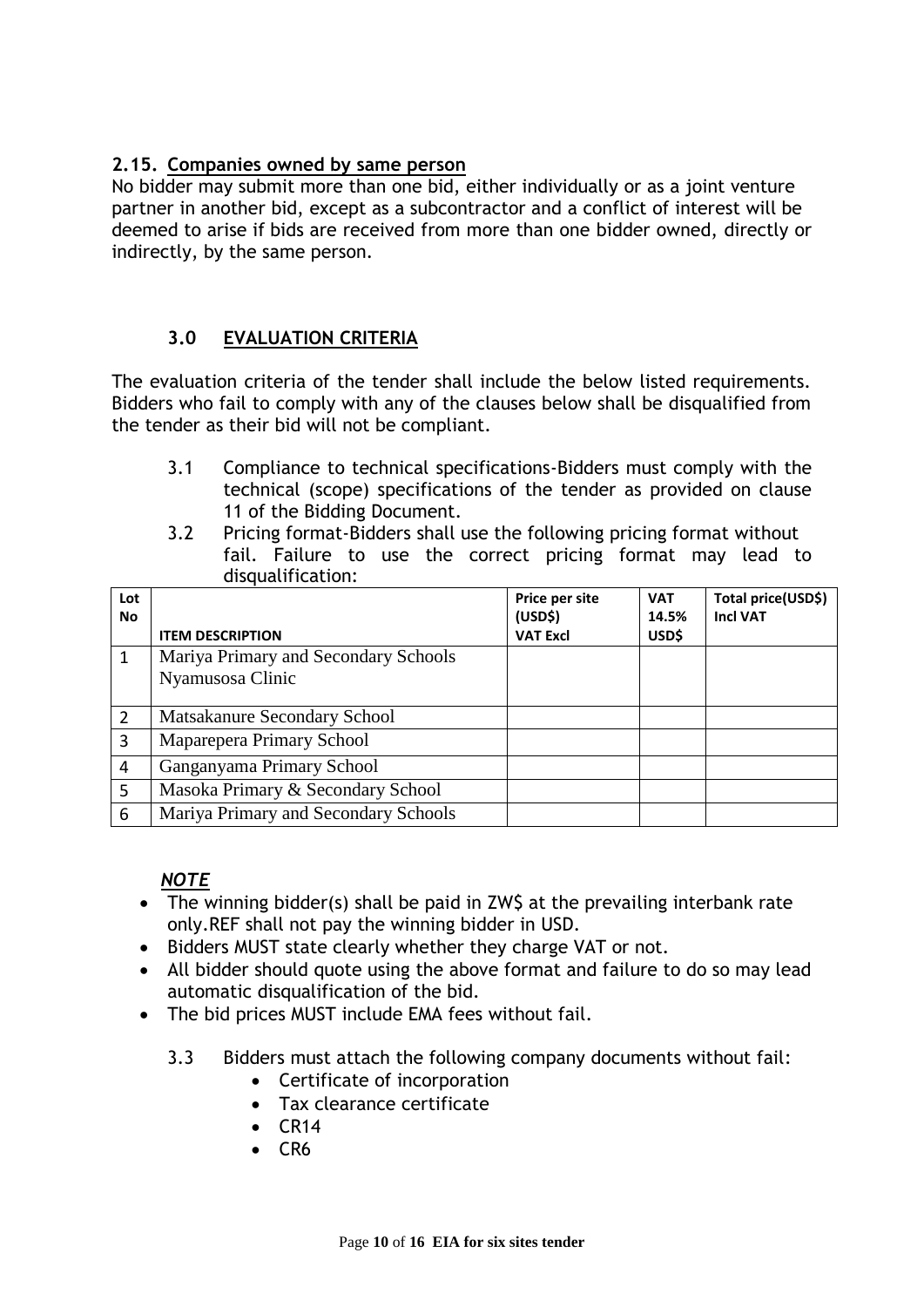- 3.4 Proof of registration with Zimbabwe Revenue Authority (ZIMRA) in the form of a valid current tax clearance certificate ITF 263 and VAT registered companies in addition to submit VAT Certificate.
- **3.5 Full costs- the bid price must be inclusive of all costs necessary to deliver the service including EMA fees.**
- 3.6 **Reference/experience**: Bidders must attach reference letters for Similar two(2) projects successfully completed in Zimbabwe.
- 3.7 Bidders must attach proof of compliance with the bid bond requirements as per clause 2.14 of the RFP without fail. Failure to comply will result in disqualification of the bid.
- 3.8. Delivery period-The winning bidder is required to deliver the services in full within a period of six weeks without fail.
- 3.9 Proof of PRAZ registration-Bidders must attach proof of Procurement Regulatory Authority of Zimbabwe(PRAZ) registration on the relevant category.
- 3.10 Bid validity of a minimum of 60 days is required. Bidder must clearly state a bid validity of 60 days.
- 3.11 The EIA Prospectus should be carried out by consultants who are registered with the Environmental Management Authority (EMA) with competent personnel in the following areas of;
	- Environmental specialist
	- Socio Economist
	- Archeologist
	- Geologist
	- Renewable energy

Requirement:

- Bidders must attach proof of current registration with EMA without fail.
- Bidders must attach their team structure without fail.
- Bidders must attach proof of their team qualifications without fail.
- 3.12 Tenders must be submitted in three (3) copies and the ORIGINAL" copy must be clearly marked.
- 3.13 The Bidders must attach with the bid documents a duly filled in and signed Declaration on Non-Engagement in Corrupt or Fraudulent Practices Form Annexure 2
- 3.14 The bidder must submit with the bid a duly filled in and signed attached Form of Tender Annexure 3.

## **4 FINANCIAL INFORMATION**

All prices must be inclusive of costs required by the bidder to perform the contract as required.

All VAT registered supplier must show VAT separately in their bid. **The tender shall be awarded to the lowest bidder to specification.**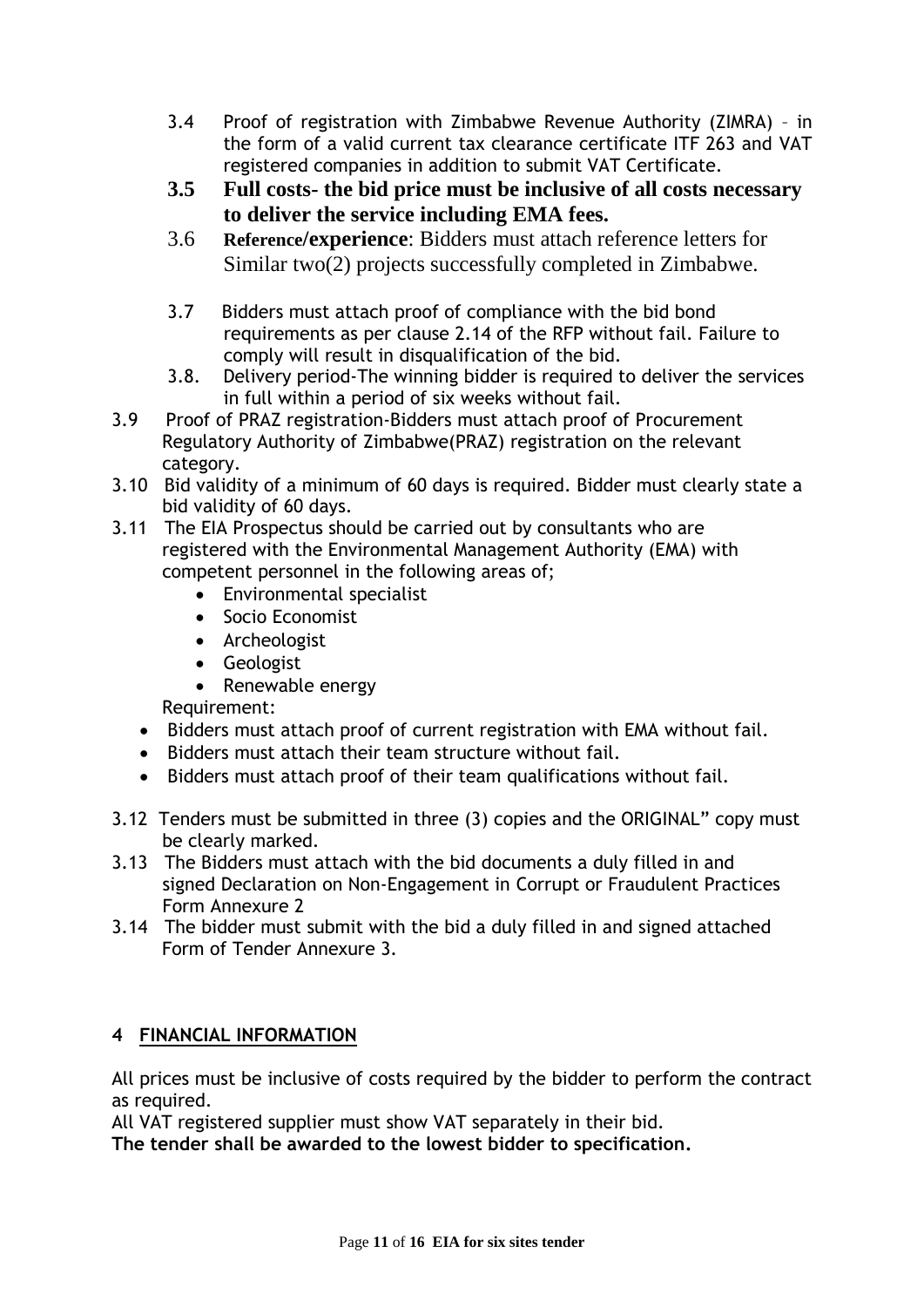## **5 AWARD CRITERIA**

The tender will be awarded to the lowest priced bidder to specifications for the bid.Electrification Fund will advise the successful and unsuccessful bidders in writing.

#### **6 CONTACTING THE PURCHASER**

Any effort by the bidder to influence REF in the tender evaluation, tender comparison, and contract award or order placement decisions will result in the rejection of the bidder's bid.

## **7 CONFIDENTIALITY**

After the public opening of tenders, information relating to the examination, clarification, evaluation and comparison of tenders and recommendations concerning the award of the contract shall not be disclosed to bidders or other persons not officially concerned with such process until the award of contract is announced. **No bidder shall contact the Purchaser on any matter relating to his** tender, from the time of the tender opening to the time the tender is awarded. Any bidder in possession of confidential tender information will be obliged to reveal the source of information and/or face disqualification of his/her tender.

## **8 CORRUPT OR FRAUDULENT PRACTICES**

Rural Electrification Fund requires that Tenderers observe the highest standard of ethics during the procurement process and execution of contracts. A tenderer shall sign and submit together with the bid the attached form (Annexure 2), that states that she/he has not or will not be involved in corrupt or fraudulent practices.

Rural Electrification Fund will reject a proposal for award if it determines that the tenderer has engaged in corrupt of fraudulent practices in competing for the contract. A Tenderer who is found to have indulged in corrupt or fraudulent practices will be automatically disqualified**.**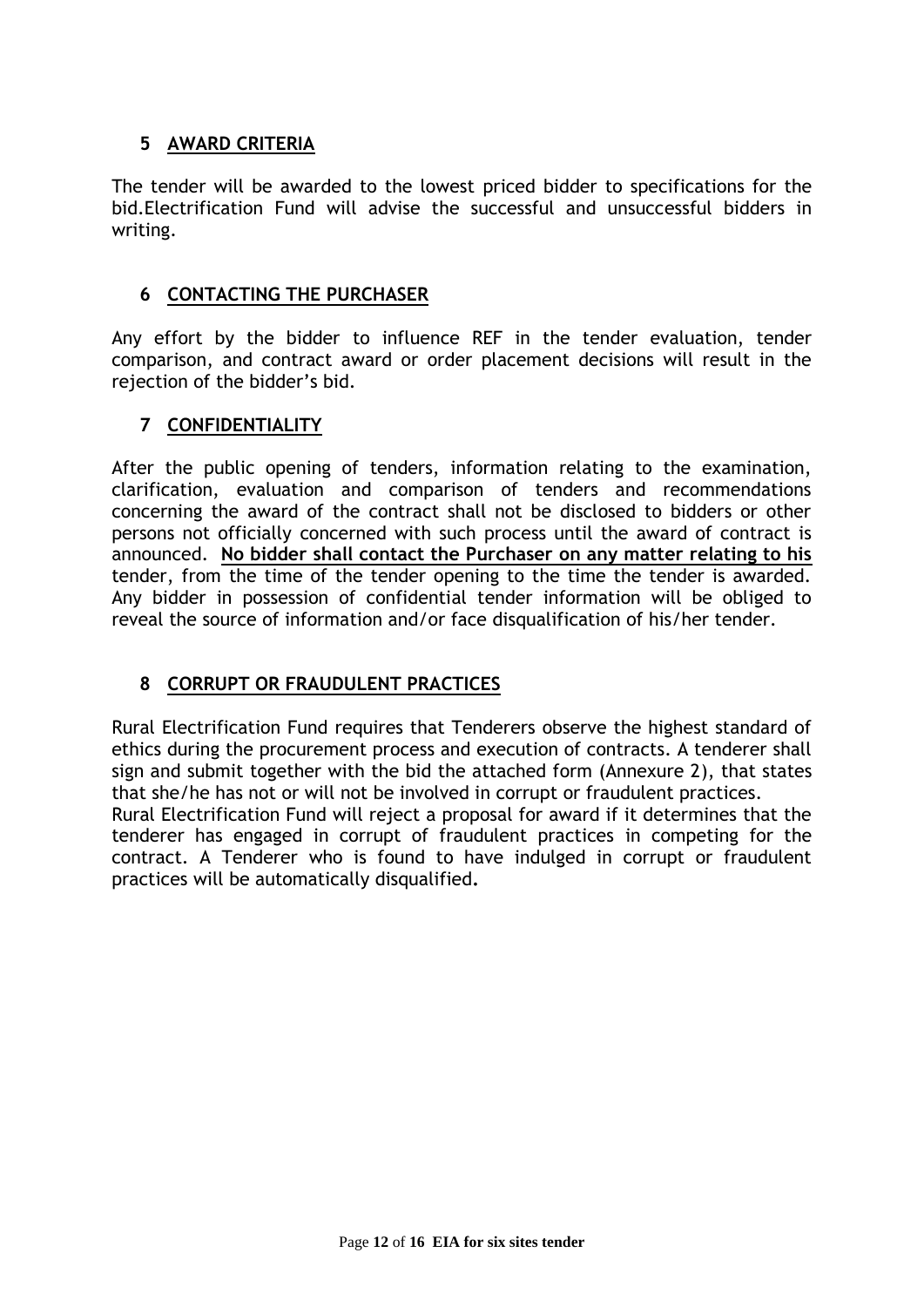#### **9 SUBMISSION OF BIDS**

- 9.1 The tender must be enclosed in sealed envelopes, endorsed on the outside with the advertised tender number, the closing date and description of tender and must be send by courier in time to be deposited or deposited in the Tender Box situated at, **Rural Electrification Fund, Room 713 7 th Floor Megawatt House, 44 Samora Machel Avenue, Harare,** before 10.00 hours on the closing date notified.
- 9.2 Tenders which are properly addressed to the Procurement Administrator in envelopes with the advertised tender number, the closing date and tender description endorsed on the outside are not opened until the closing date and time.
- **9.3 Note:** Tenders which are not received by the closing date and time whether by hand or by courier will be rejected as late tenders.
	- 9.4Tele-fax and e-mail bids are not accepted i.e. electronic bidding is not accepted.

9.5 Any tender submitted that does not fully comply with the above terms and conditions will be rejected without further consideration as will tenders received after the published closing date.

9.5.1 Bidders are required to adhere to the instructions regarding preparation and submission of tenders as those who do not comply will be disqualified.

9.6 Tenderers are free to attend and witness the public tender opening at the above captioned address. The opening ceremony shall be done on the tender closing date soon after the closing time.

#### 10 **RIGHT FOR ACCEPTANCE OR REJECTION OF ANY OR ALL BIDS**

*The Fund reserves the right to accept the whole or part of the tender. The Agency reserves the right to accept or reject any bid and to annul tendering process and reject all bids at any time prior to award of contract/order, without incurring any liability to the affected Tenderer(s) or obligations to inform the affected Tenderer(s).*

#### **11. SCOPE OF WORK FOR THE TENDER**

The full scope of the projects site listed above are as stated below.Bidders must study the project size,location when developing their bids.

| Lot No         | <b>PROVINCE</b> | <b>NAME OF INSTITUTION</b> | <b>LATITUDE</b> | <b>LONGITUDE</b> | <b>DISTRICT</b> | <b>SIZE</b>       | <b>ESTIMATE</b> |
|----------------|-----------------|----------------------------|-----------------|------------------|-----------------|-------------------|-----------------|
|                |                 |                            |                 |                  |                 |                   | <b>COST USD</b> |
|                | Manicaland      | Mariya<br>Primary<br>and   | $-20.744555$    | 32.454149        | Chipinge        | 15kW              | \$55 000.00     |
|                |                 | <b>Secondary Schools</b>   |                 |                  |                 |                   |                 |
| $\overline{2}$ |                 | Nyamusosa Clinic           | $-18.000610$    | 32.262430        | Makoni          | 10 <sub>k</sub> W | \$37 000.00     |
| 3              |                 | Matsakanure Sec School     | $-19.643680$    | 31.919680        | <b>Buhera</b>   | 15kW              | \$55 000.00     |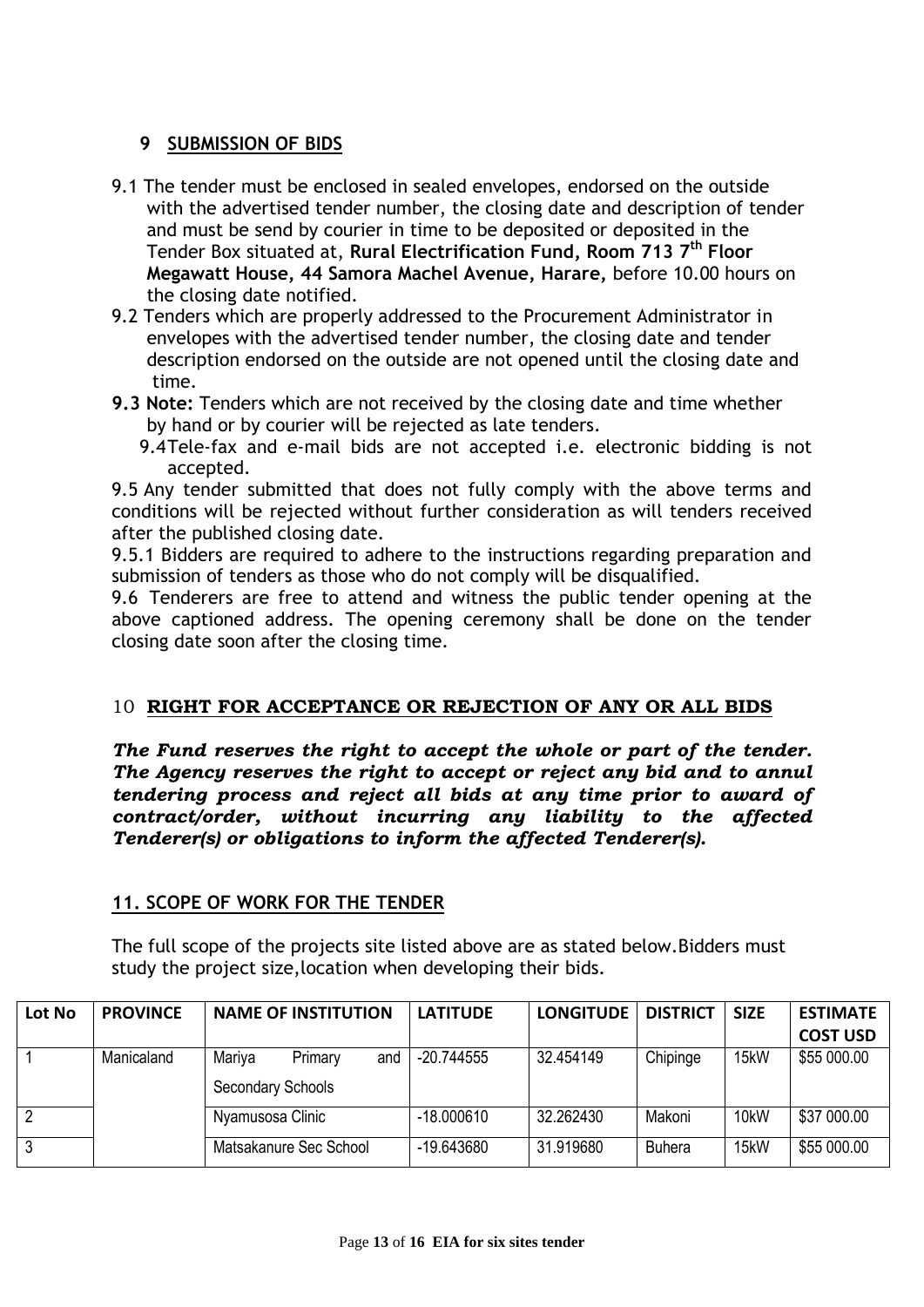| 4               | Mashonaland  | Maparepera Primary School      | $-16.522430$ | 32.919680 | Rushinga        | 5kW  | \$20 000.00 |
|-----------------|--------------|--------------------------------|--------------|-----------|-----------------|------|-------------|
| 5               | Central      | Ganganyama Primary School      | $-16.447810$ | 32.115710 | Rushinga        | 5kW  | \$20 000.00 |
| 6               |              | Masoka Pry & Sec School        | $-16.158050$ | 30.160330 | Mbire           | 15kW | \$55 000.00 |
| 7               | Mashonaland  | Chimanga Secondary School      | $-16.918670$ | 32.407070 | Mudzi           | 10kW | \$37 000.00 |
| 8               | East         | Primary School &<br>Chisvo     | $-16.956952$ | 32.356478 | Mudzi           | 5kW  | \$20 000.00 |
|                 |              | Clinic                         |              |           |                 |      |             |
| 9               |              | Matedza Pry & Sec School       | $-17.548880$ | 32.424950 | Mutoko          | 15kW | \$55 000.00 |
| 10              | Mashonaland  | Gadza Pry School and Clinic    | $-17.951510$ | 29.654520 | Sanyati         | 15kW | \$55 000.00 |
| 11              | West         | Mana Pools Clinic and Police   | $-15.721390$ | 30.104070 | Hurungwe        | 15kW | \$55 000.00 |
|                 |              | Post                           |              |           |                 |      |             |
| 12              |              | Runene Pry & Sec School        | $-17.688320$ | 29.654520 | Makonde         | 20kW | \$70 000.00 |
| 13              |              | Kuwirirana Primary School      | $-18.826180$ | 30.443230 | Mhondoro        | 15kW | \$55 000.00 |
| 14              | Masvingo     | Gunikuni Secondary School      | -20.529930   | 30.887220 | Masvingo        | 10kW | \$37 000.00 |
| 15              |              | Mabhare<br>Secondary<br>&      | $-21.026860$ | 30.456260 | Mwenezi         | 15kW | \$55 000.00 |
|                 |              | <b>Batanai Primary Schools</b> |              |           |                 |      |             |
| 16              |              | Chipendeke<br>Secondary        | $-21.231480$ | 31.797760 | <b>Bikita</b>   | 10kW | \$37 000.00 |
|                 |              | School                         |              |           |                 |      |             |
| 17              | Matabeleland | Kokoloza Primary School        | $-18.193510$ | 27.865000 | <b>Binga</b>    | 15kW | \$55 000.00 |
| 18              | North        | Tyunga Secondary School        | $-17.192430$ | 28.079030 | <b>Binga</b>    | 10kW | \$37 000.00 |
| 19              |              | Tyunga Clinic                  | $-17.192430$ | 28.079030 | <b>Binga</b>    | 5kW  | \$20 000.00 |
| 20              | Matabeleland | <b>Butshe Primary School</b>   | -19.905580   | 27.267930 | <b>Bulilima</b> | 10kW | \$37 000.00 |
| 21              | South        | Zenzele Clinic and Secondary   | -19.905580   | 27.267930 | <b>Bulilima</b> | 15kW | \$55 000.00 |
|                 |              | School                         |              |           |                 |      |             |
| $\overline{22}$ |              | Chitulipasi Secondary School   | $-22.204810$ | 30.79091  | Beitbridge      | 10kW | \$37 000.00 |
| 23              | Midlands     | Umelusi Secondary School       | $-19.142500$ | 29.19886  | Kwekwe          | 15kW | \$55 000.00 |
| 24              |              | Mavanga Primary School         | $-17.373310$ | 29.044000 | Gokwe           | 10kW | \$37 000.00 |
|                 |              |                                |              |           | North           |      |             |
| 25              |              | Sawi Secondary School          | $-18.292690$ | 28.784730 | Gokwe           | 15kW | \$55 000.00 |
|                 |              |                                |              |           | South           |      |             |
|                 |              |                                |              |           |                 |      |             |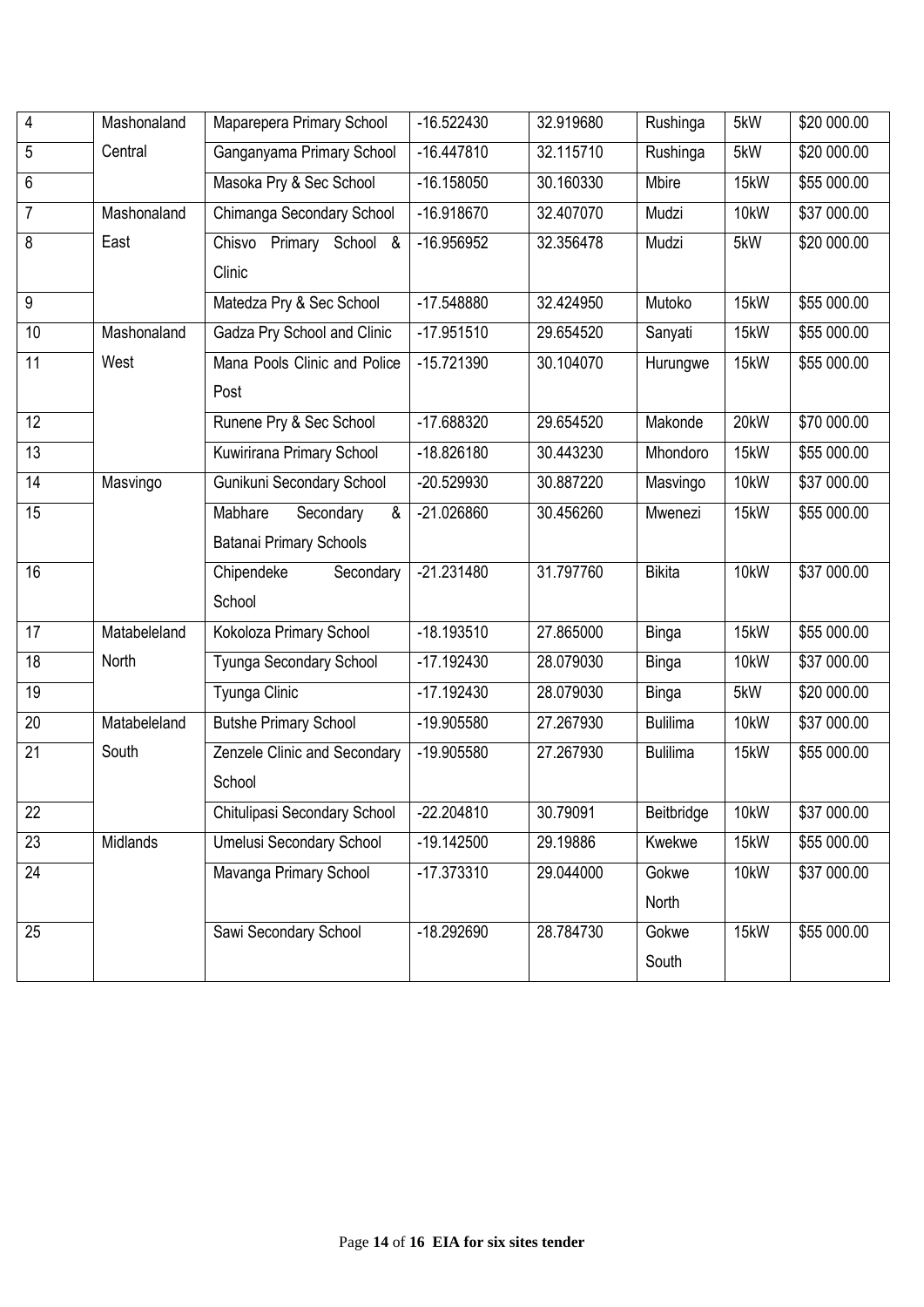## **FURTHER INFORMATION:**

All sites are to have a localized solar system that is meant to power the institution **ONLY (Admin Block, Class room Blocks and Staff Houses).** A distribution line will be constructed where it is needed to supply power to all the institution infrastructure. This line does not require EMA approval. Permission for way leaves have already been granted by relevant local authorities for such lines.

## **The EIA Prospectus should be done in line with EMA requirements but not withstanding the need to observe the following aspects;**

- Environmental baseline
- Socio economic baseline
- Potential impacts and mitigation
- Environmental management plan
- Conclusion and recommendations.

# **Annexure 1**

## **DECLARATION ON NON-ENGAGEMENT IN CORRUPT OR FRAUDULENT PRACTICES FORM**

The Chief Executive Rural Electrification Agency 6<sup>th</sup> Floor Megawatt House 44 Samora Machel Ave P. Bag A250 Avondale,Harare Zimbabwe

#### **TENDER NUMBER: \_\_\_\_\_\_\_\_\_\_\_\_\_\_\_\_\_\_\_\_\_\_\_\_\_\_\_\_\_\_\_\_\_\_\_\_\_\_\_\_\_\_\_\_\_\_\_\_\_ TENDER DESCRIPTION: \_\_\_\_\_\_\_\_\_\_\_\_\_\_\_\_\_\_\_\_\_\_\_\_\_\_\_\_\_\_\_\_\_\_\_\_\_\_\_\_\_\_\_\_\_**

I\_\_\_\_\_\_\_\_\_\_\_\_\_\_\_\_\_\_\_\_\_\_\_\_\_\_\_\_\_\_\_\_\_\_\_ the undersigned (*Director of Company*) on behalf of **the contract of the contract of the contract of the contract of Creanisation**), do hereby declare that our organization has not been engaged in any corrupt or unethical practices during the subsistence of our organisation.

| Name in Full |  |
|--------------|--|
| I. D. Number |  |
| Signature    |  |
| Date         |  |